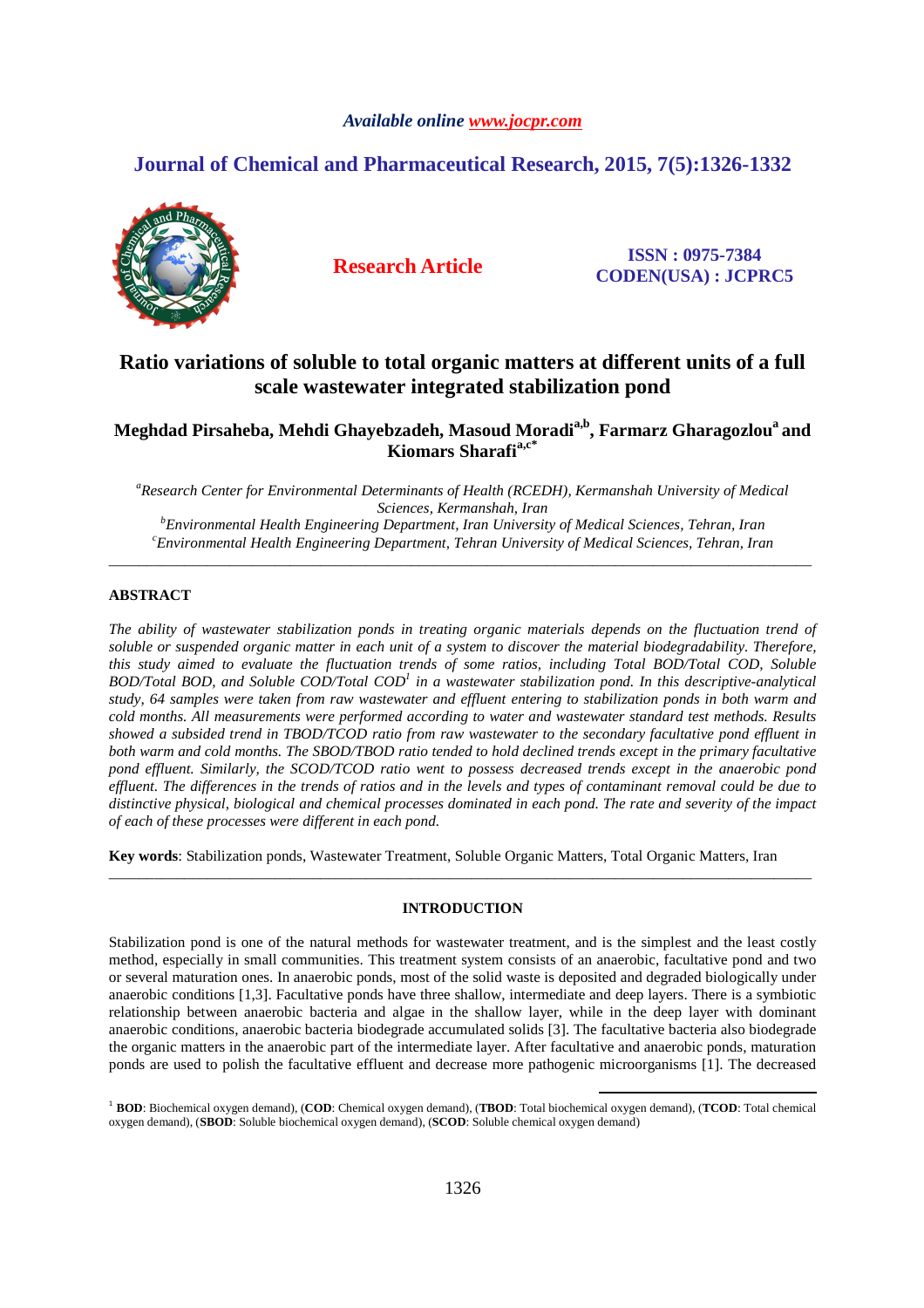BOD and COD in wastewater treatment plants help to measure the efficiency of each unit. In most effluents, BOD is less than COD, and elevated BOD5/COD ratio signals a high rate of biodegradation of wastewater [4].

*\_\_\_\_\_\_\_\_\_\_\_\_\_\_\_\_\_\_\_\_\_\_\_\_\_\_\_\_\_\_\_\_\_\_\_\_\_\_\_\_\_\_\_\_\_\_\_\_\_\_\_\_\_\_\_\_\_\_\_\_\_\_\_\_\_\_\_\_\_\_\_\_\_\_\_\_\_\_*

The BOD5/COD ratio in municipal raw wastewater ranges from 0.4 to 0.8, whereas in industrial one reduces to 0.1 due to large presence of nonbiodegradable materials. If the ratio is in the range of 0.15 to 0.35, the biodegradability of wastewater is moderate, but if it is larger than 0.5, it is suitable for biodegradation [5,6].

However, there exists no certain and specific ratio for different wastewater. Because material biodegradation depended on the nature of wastewater (municipal or industrial) alters the BOD5/COD ratio. Thus, determining the  $BOD<sub>5</sub>COD$  ratio in raw wastewater plays an important role in choosing the treatment system [7]. Exploring the fluctuation trend of BOD<sub>5</sub>/COD ratio in each unit of a wastewater treatment system shows the efficiency of each unit in removing biodegradable and nonbiodegradable materials. Therefore, when a wastewater treatment system tends to fail or when trying to upgrade some units of a treatment system to remove most of the nonbiodegradable matters, exploring BOD<sub>5</sub>/COD ratio changes in diverse units of the wastewater treatment system is of utmost importance [8].

The decreased rates of biodegradable and nonbiodegradable matters depend on the different treatment conditions (anaerobic, facultative and aerobic) in various units of stabilization ponds [9]. Since the stabilization ponds in some small communities (that is villages and towns) do not have some units of stabilization ponds (mainly the maturation ponds), examining the impact of each unit on reducing BOD and COD necessitates the present study.

Since there is little information about the variation trend of BOD5/COD ratio in stabilization ponds, this study aimed to discover this variation trend in ponds' series of Gilan-e-Gharb in Kermanshah.

## **EXPERIMENTAL SECTION**

#### **Site characteristics of the wastewater treatment plant**

Gilan-e-Gharb is located in the west of Kermanshah with geographic coordinates of 33°-49' and 34°-28' of northern latitude, and east longitudes of 45°-51' and 46°-37' to Greenwich meridian. The city is situated at an altitude of 800 meters above sea level and has a warm climate where the mean temperatures in summer and winter are 32.5°C and 11°C, respectively. The average annual rainfall is 385 mm, and snow is rarely seen in this city.

The Gilan-e-Gharb wastewater treatment plant with a nominal capacity of 3,500  $m<sup>3</sup>$  per day was first activated in 2005. This plant consists of a screening system (manual and mechanical), a flow measurement unit (Parshalflume), two anaerobic, primary and secondary facultative ponds in two parallel series (Figure 1 and Table 1), and a basin chlorinator (with 30-minute hydraulic retention time).

| Type of pond          | Width | Length | Depth | Surface loading (Kg BOD/ha.d),            | Upper level | Volume $(m^3)$ | Hydraulic retention |
|-----------------------|-------|--------|-------|-------------------------------------------|-------------|----------------|---------------------|
|                       | (m)   | m      | (m)   | volume loading $(\text{gr/m}^3 \text{d})$ | (m          |                | time(d)             |
| Anaerobic             | 30    | 49     |       | 100 (volume loading (                     | 1472        | 12768          |                     |
| Primary facultative   | 45    | 167    | .54   | 150(Surface loading)                      | 7525        | 53688          |                     |
| Secondary facultative | 45    | 167    | ن. 1  | 87 (Surface loading)                      | 33271       | 22219          |                     |

| Table 1: Primary and secondary facultative ponds characteristics in two similar parallel series |  |  |  |
|-------------------------------------------------------------------------------------------------|--|--|--|
|                                                                                                 |  |  |  |

| AP1 | PFP1             | SPF1             |
|-----|------------------|------------------|
| AP2 | PFP <sub>2</sub> | SFP <sub>2</sub> |

**AP2, AP1: Anaerobic ponds** 

**PFP1, PFP2: Primary facultative ponds** 

**SFP1, SFP2: Secondary facultative ponds**

**Figure 1: A simple scheme of the wastewater stabilization pond system of Gilan-e-Gharb**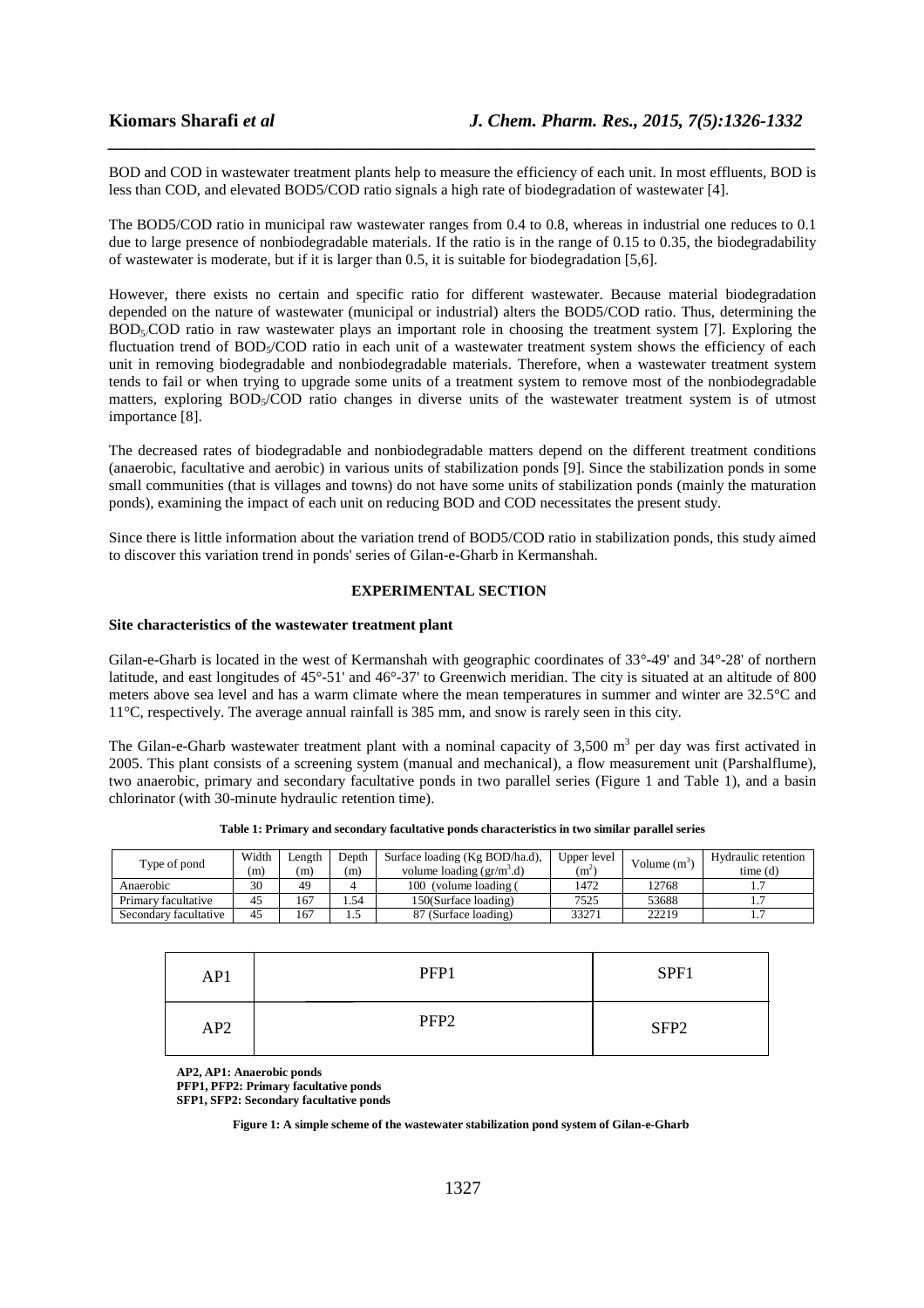#### **Sampling and measurement of parameters**

In this descriptive-analytical study, both warm (June, July and August) and cold (December, January and February) months were selected for sampling. Weekly samples were taken from raw wastewater and effluents of the anaerobic, primary and secondary facultative ponds. In the first and third weeks of each month, sampling was carried out from the first series of ponds (AP1, PFP1, SFP1), and in the second and fourth weeks of each month, samples were taken from the second series of ponds (AP2, PFP2, SFP2). Thus, 16 samples in each month and totally 64 samples were taken.

*\_\_\_\_\_\_\_\_\_\_\_\_\_\_\_\_\_\_\_\_\_\_\_\_\_\_\_\_\_\_\_\_\_\_\_\_\_\_\_\_\_\_\_\_\_\_\_\_\_\_\_\_\_\_\_\_\_\_\_\_\_\_\_\_\_\_\_\_\_\_\_\_\_\_\_\_\_\_*

This study measured Total COD, Soluble BOD, Soluble COD, TS, TSS and TDS using water and wastewater standard methods [10]. All chemicals used in this study were provided from Merck, Germany.

#### **Statistical Analysis**

Independent *t*-test was used to compare the total mean parameters in two series of ponds. A significant level of less than 0.05 was considered in all statistical tests. One-way ANOVA was also applied to compare the various ratios of interest (Total BOD/Total COD, Soluble BOD/Total BOD and Soluble COD/Total COD) in the four effluent types (wastewater). In this article, S and T stand for (Soluble) and (Total), respectively.

## **RESULTS**

The results marked no significant differences in the overall means of measured parameters and their removal efficiencies during the study in two ponds series. However, significant differences were found in BOD/COD, SBOD/TBOD and SCOD/TCOD ratios among the four effluent types (P<0.05). Table 2 and 3 show the mean values of different parameters in raw wastewater and the effluents of stabilization ponds of Gilan-e-Gharb plant in warm and cold months, respectively. Figures 2 to 4 depict the fluctuation trends of the measured ratios.

#### **Table 2: Mean values of different parameters in raw wastewater and the stabilization ponds effluent of Gilan-e-Gharb plant in warm months**

|                           | Wastewater/effluent type |                                   |                                 |                                   |  |  |
|---------------------------|--------------------------|-----------------------------------|---------------------------------|-----------------------------------|--|--|
| <b>Parameters</b>         | <b>Raw Wastewater</b>    | <b>Effluent of Anaerobic Pond</b> | <b>Effluent of Primary Pond</b> | <b>Effluent of Secondary Pond</b> |  |  |
| Temperature $(C^{\circ})$ | $20.16 \pm 1.53$         | $20.16 \pm 1.50$                  | $19.66 \pm 2.52$                | $18.5 \pm 3.12$                   |  |  |
| pН                        | $7.54 \pm 0.08$          | $7.40 \pm 0.15$                   | $7.77 \pm 0.30$                 | $8.01 \pm 0.33$                   |  |  |
| DO(mg/l)                  | $0.36 \pm 0.18$          | $0.25 \pm 0.15$                   | $2.01 \pm 1.07$                 | $4.05 \pm 0.61$                   |  |  |
| Total BOD (mg/l)          | $198.3 \pm 20.2$         | $128.3 \pm 10.4$                  | $96.7 \pm 12.6$                 | 80±18.9                           |  |  |
| Dissolved BOD (mg/l)      | $173.5 \pm 17.7$         | $96.2 \pm 7.8$                    | $74.4 + 9.7$                    | $36.7 \pm 6.3$                    |  |  |
| Suspended BOD (mg/l)      | $24.8 \pm 3.7$           | $32.1 \pm 4$                      | $22.3 \pm 5.5$                  | $43.3+9.3$                        |  |  |
| Total COD (mg/l)          | 447.66±43.7              | $284.66 \pm 19.75$                | $214.33 \pm 20.81$              | $199.66 \pm 35.8$                 |  |  |
| Dissolved COD (mg/l)      | $339 \pm 30$             | $239 \pm 18.5$                    | $141.17 \pm 20.2$               | $123 \pm 14$                      |  |  |
| Suspended COD (mg/l)      | $108.67 \pm 10.5$        | $67.45 \pm 12$                    | $72 + 8.5$                      | $76.67 \pm 9.2$                   |  |  |
| $TS \text{ (mg/l)}$       | $694 \pm 40.51$          | $639.66 \pm 23.67$                | $615.33 \pm 32.32$              | $602.66 \pm 23.25$                |  |  |
| $TDS$ (mg/l)              | $569.33 \pm 40.07$       | $548 \pm 19.52$                   | $532.66 \pm 23.16$              | $520.33 \pm 13.65$                |  |  |
| $TSS$ (mg/l)              | $126.33 + 10.97$         | $91.66 + 12.74$                   | $82.66 \pm 15.57$               | $83.33+9.45$                      |  |  |

#### **Table 3: Mean values of different parameters in raw wastewater and the effluents of stabilization ponds of Gilan-e-Gharb plant in cold months**

|                           | Wastewater/effluent type |                                   |                                 |                                   |  |  |
|---------------------------|--------------------------|-----------------------------------|---------------------------------|-----------------------------------|--|--|
| <b>Parameters</b>         | <b>Raw Wastewater</b>    | <b>Effluent of Anaerobic Pond</b> | <b>Effluent of Primary Pond</b> | <b>Effluent of Secondary Pond</b> |  |  |
| Temperature $(C^{\circ})$ | $18.8 \pm 1.44$          | $16.1 \pm 1.04$                   | $15.5 \pm 1.32$                 | $15.5 \pm 1.32$                   |  |  |
| pH                        | $7.45 \pm 0.07$          | $7.22 \pm 0.03$                   | $7.75 \pm 0.21$                 | $8.06 \pm 0.20$                   |  |  |
| DO(mg/l)                  | $0.20 \pm 0$             | $0.11 \pm 0.03$                   | $2.4 \pm 0.66$                  | $3.05 \pm 1.23$                   |  |  |
| Total BOD (mg/l)          | $201.6 \pm 20.2$         | $111.6 \pm 7.6$                   | $85 \pm 6.6$                    | $65 \pm 6.7$                      |  |  |
| Dissolved BOD (mg/l)      | $176.4 \pm 17.7$         | $87.1 \pm 7.4$                    | $68.4 \pm 5.1$                  | $33.3 \pm 3.8$                    |  |  |
| Suspended BOD (mg/l)      | $25.2 \pm 6.7$           | $24.5 \pm 5.5$                    | $16.6 \pm 3.5$                  | $31.7+4.8$                        |  |  |
| Total COD (mg/l)          | $470.16 \pm 28.44$       | $268.83 \pm 13.51$                | $214.3 \pm 8.31$                | $204.5 \pm 16.04$                 |  |  |
| Dissolved COD (mg/l)      | $356 \pm 25.2$           | $226 \pm 14.5$                    | $128 \pm 12.5$                  | $114 \pm 12.1$                    |  |  |
| Suspended COD (mg/l)      | $113.8+9.2$              | $42.5 \pm 5.5$                    | $85.6 \pm 8.5$                  | $90.5 \pm 11.2$                   |  |  |
| $TS \text{ (mg/l)}$       | $648.33 \pm 18.58$       | $613.33 \pm 21.55$                | 587.66±16.62                    | $573.66 \pm 12.06$                |  |  |
| $TDS$ (mg/l)              | $553 \pm 17.35$          | $527.33 \pm 19.76$                | $510.33 \pm 17.50$              | $501.66 \pm 7.77$                 |  |  |
| $TSS$ (mg/l)              | $95.66 \pm 4.16$         | $85.66 \pm 3.06$                  | $77.66 \pm 3.06$                | $73 \pm 6.24$                     |  |  |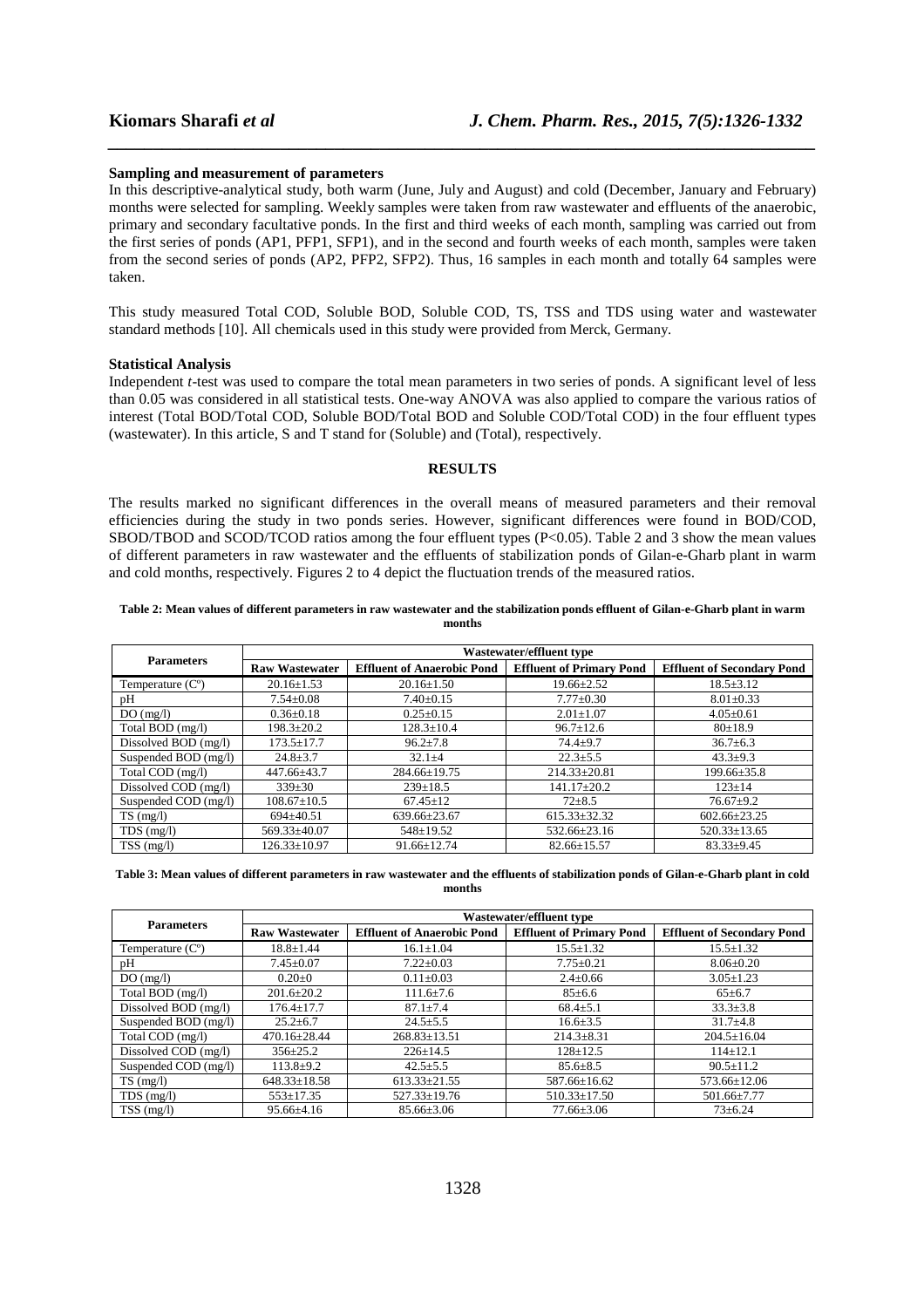

**Figure 2: The fluctuation trend of Total BOD/Total COD ratio in different units of stabilization ponds in warm (a) and cold (b) months RW: Raw Wastewater, EAP: Effluent of Anaerobic Ponds, EPFP: Effluent of Primary Facultative Ponds, ESFP: Effluent of Secondary Facultative Ponds** 



**Figure 3: The fluctuation trend of Soluble BOD/Total BOD ratio in different units of stabilization ponds in warm (a) and cold (b) months**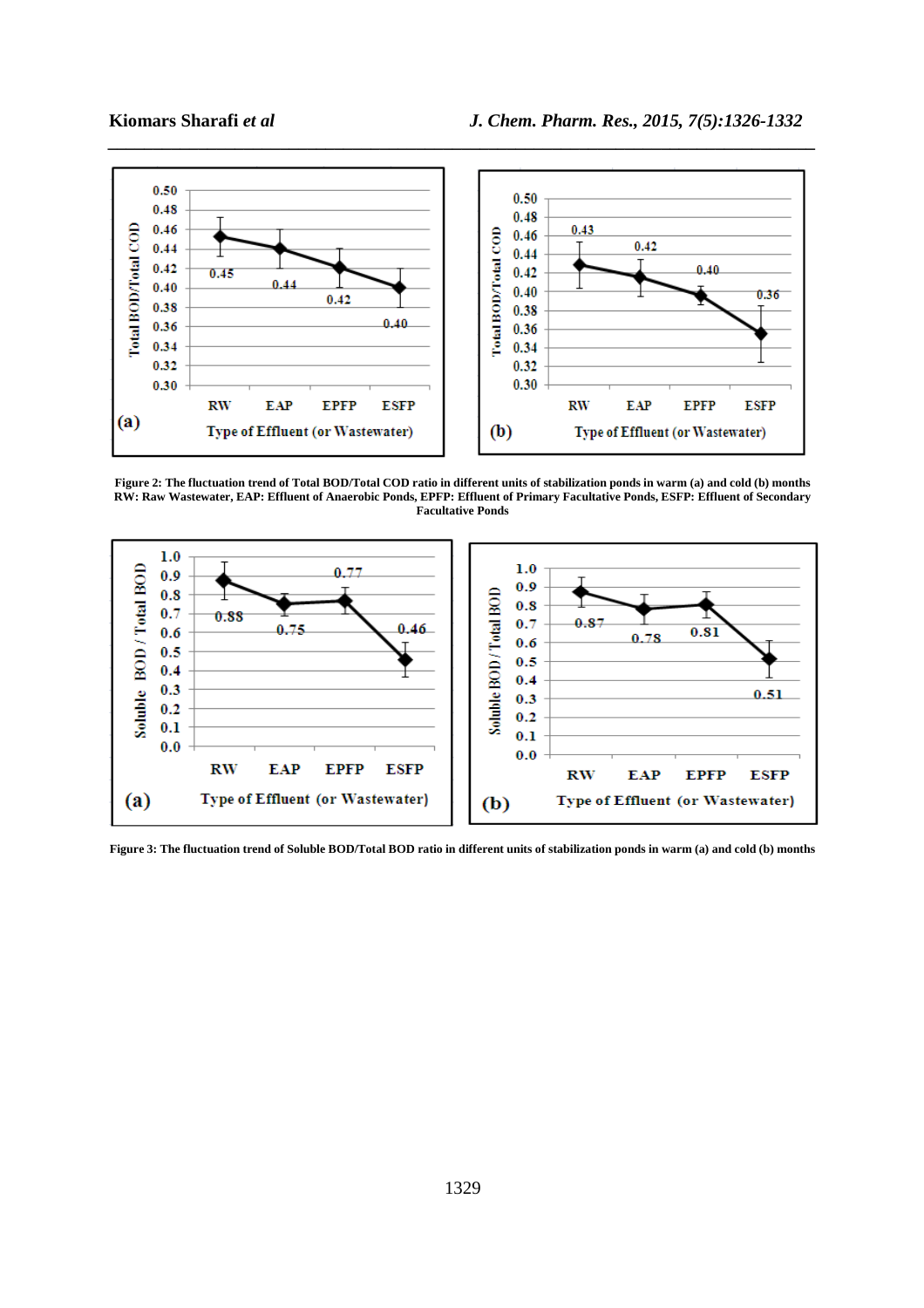

*\_\_\_\_\_\_\_\_\_\_\_\_\_\_\_\_\_\_\_\_\_\_\_\_\_\_\_\_\_\_\_\_\_\_\_\_\_\_\_\_\_\_\_\_\_\_\_\_\_\_\_\_\_\_\_\_\_\_\_\_\_\_\_\_\_\_\_\_\_\_\_\_\_\_\_\_\_\_*

**Figure 4: The fluctuation trend of Soluble COD/Total COD ratio in different units of stabilization ponds in warm (a) and cold (b) months**

### **DISCUSSION**

The findings showed significant differences in the mean values of TBOD/TCOD, SBOD/TBOD and SCOD/TCOD ratios among four effluent types  $(P<0.05)$ . This may be due to the influence of physical, chemical and biological factors on organic matter decomposition. Besides, the rate of sedimentation, dissolved oxygen, pH, biological activity (aerobic and anaerobic) and other structural features such as depth and surface area were different in anaerobic, primary and secondary facultative ponds.

This is consistent with the results of other researchers. One study reported the influences of algal activity, hydraulic retention time, temperature changes, pH and dissolved oxygen on the efficiency of ponds in removing organic materials [11]. Therefore, differences in these parameters can cause variability in the severity of microbial activity, type of microorganisms in each pond and thus in reducing organic materials and their ratios [12,13].

The results also showed decreased trends of BOD/COD ratio from raw wastewater to the effluent of secondary facultative ponds in both warm and cold months. Even though the large part of biodegradable materials (TBOD) are removed under anaerobic hydrolysis condition, most of the organic suspended solids deposited in the anaerobic pond, reforms to soluble intermediate compounds with low degradability (SCOD) during the anaerobic hydrolysis process [1]. So this helps the anaerobic ponds to have lower rates of COD removal (that is a high decrease of BOD, but a low decrease of COD). Based on these two reasons, more decrements of TBOD/TCOD ratio take place compared to raw wastewater [14].Given that soluble nonbiodegradable materials (part of COD) in anaerobic ponds enter primary facultative ponds, and this reduces more of the residual biodegradable material (BOD), as a consequence the TBOD/TCOD ratio decreases in the overall. Similarly, this ratio will be more reduced in the secondary facultative ponds effluent compared to primary one [1,15].The study of Papadopoulos et al (2001) also showed that in the anaerobic pond, the tendency of compounds' removal via biological oxidation was high. Therefore, there is an elevated biodegradable material removal in these ponds. On the other hand, due to more abilities of aerobic and facultative ponds in biological removal of organic matter than anaerobic ponds, the rate of BOD removal increases in these ponds. The COD/BOD ratio tended to increase from 2.05 to 2.64 after the facultative pond due to high biodegradability of wastewater [13].

However, the results revealed more levels of TBOD/TCOD ratio in the warmer months; this may be due to the more formation of bacterial biomass in primary and secondary facultative ponds in warm months than cold ones and the augmented rate of organic matter biodegradation with growing temperature [16].On the other hand, because of the decrease of microorganisms and algal activity in cold months, the COD removal is 6% less than warm months. This redounds to increase of BOD/ COD ratio in the warmer months. Temperature difference of wastewater moving in waste stabilization ponds during the warm and cold months was about 3 °C that caused the low relatively increase of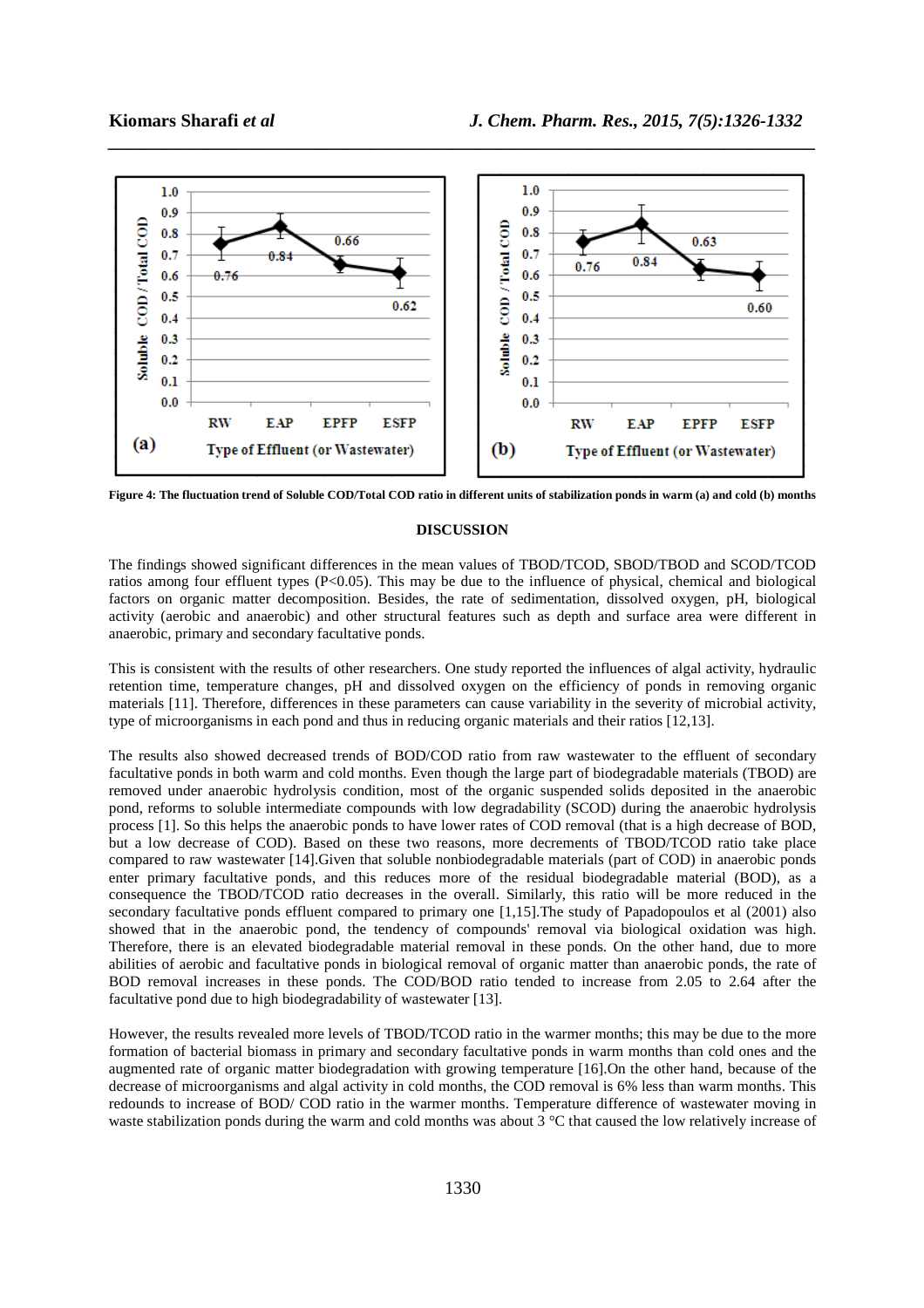COD removal. This issue is true for all regions that have analogous climate (warm weather). Similarly, Pivelli (2008) reported higher rate of COD removal in summer than other seasons and attributed this to the increased microbial activity, thus more COD removal has been occurred in warm seasons than chilled weather [17].Another study suitably showed that COD removal rate was reduced in cold season [18].

*\_\_\_\_\_\_\_\_\_\_\_\_\_\_\_\_\_\_\_\_\_\_\_\_\_\_\_\_\_\_\_\_\_\_\_\_\_\_\_\_\_\_\_\_\_\_\_\_\_\_\_\_\_\_\_\_\_\_\_\_\_\_\_\_\_\_\_\_\_\_\_\_\_\_\_\_\_\_*

According to our study, the mean value of SBOD/TBOD ratio had a roughly increasing trend in the primary facultative pond effluent compared to its previous pond, while a decreased trend was observed in the secondary facultative and anaerobic ponds effluent. The fall of SBOD/TBOD ratio in the anaerobic pond effluent compared to raw wastewater may be influenced by anaerobic conditions on SBOD removal and the subsequent reduction of this ratio in the anaerobic pond effluent. The increase of SCOD/TCOD ratio in the anaerobic pond effluent compared to raw wastewater (unlike to SBOD/TBOD ratio) could be due to anaerobic hydrolysis of settled matter that tended to form low biodegradable soluble intermediate compounds. This variation can help to increase the rate of Soluble COD, but does not affect the rate of Soluble BOD [1,15].

The increased BOD/COD ratio in the primary facultative pond effluent compared to the anaerobic pond effluent might be due to breaking down of organic suspended solids deposited in the bottom of the primary facultative pond, its re-solution, and dissolving the related intermediate organic compounds 15].Regarding the available oxygen rate in the primary facultative ponds that is in the minimum range needed for biological oxidation of organic materials, soluble organic materials produced from hydrolysis of settled organic suspended solids cause to raise SBOD and SBOD/TBOD ratio in the aforementioned ponds. On the other hand, the long retention time in these ponds has caused to settle most part of particulate BOD (suspended BOD), so TBOD (part of particulate BOD) has been decreased, and this would increase the SBOD/TBOD ratio [1,2].Decreased SBOD/TBOD ratio in secondary facultative ponds may have different reasons. Because of the increased amount of oxygen and the subsequent accelerated biological oxidation of organic materials, more soluble matters tend to remove, and the reduced SBOD aids to decrease the SBOD/TBOD ratio [14].Besides, due to solubility of suspended organic matter settled in the bottom of ponds, this ratio in the secondary facultative ponds is less than anaerobic and primary ones. Therefore, reducing SBOD makes the SBOD/TBOD ratio to decrease. Another point is that in secondary facultative ponds, particulate BOD tends to increase due to algal biomass growth. Regarding that the particulate BOD is part of TBOD, the level of TBOD goes to raise and as a result, the SBOD/TBOD ratio reduces [15].The results also showed the lesser SBOD/TBOD ratio in warm months than cold ones. This may be due to more BOD removal (that is more SBOD removal because of its high bioavailability) in the warm months (8%) than the cold ones by more microbial activity (1). This is also consistent with the results of Goyal (2013) in that they found more BOD removal in summer than winter and assigned this to microbial activity regarding the seasonal variations [19].

Based on the results, the increased SCOD/TCOD ratio in the anaerobic pond effluent could be due to forming soluble intermediate compounds with low biodegradability (SCOD) during the anaerobic hydrolysis [1].So by increasing the SCOD, the COD/TCOD ratio in the anaerobic pond effluent serves to increase compared to raw wastewater. The study of Crites has shown that since in anaerobic ponds, most solids representing the TCOD deposit and produce compounds such as organic acids and ammonia that raise COD, the SCOD/TCOD ratio tends to grow in anaerobic ponds effluent [20].

This study revealed the decreased SCOD/TCOD ratio in the primary and secondary facultative pond effluent. Because most part of SCOD goes to decrease during different chemical processes (such as organic material oxidation due to increased pH caused by algal growth during the day or organic material oxidation with a high oxygen level in the secondary facultative pond) and by biological oxidation.

 Thus with reducing the SCOD, the SCOD/TCOD ratio tended to increase in the primary facultative pond effluent compared to the anaerobic one. However, with increasing the oxygen level, the accelerated biological oxidation makes more soluble organic matters to decrease in the secondary facultative pond. So this ratio will be more diminished in the secondary facultative pond effluent compared to the primary one [13,21].

#### **CONCLUSION**

This study pointed out the influence of anaerobic ponds on removing biodegradable materials (BOD) through anaerobic hydrolysis. However, due to redissolving of nonbiodegradable compounds (SCOD) deposited at the bottom of anaerobic ponds, overall decrease of TCOD by the anaerobic pond is small. Hence, the ratios of